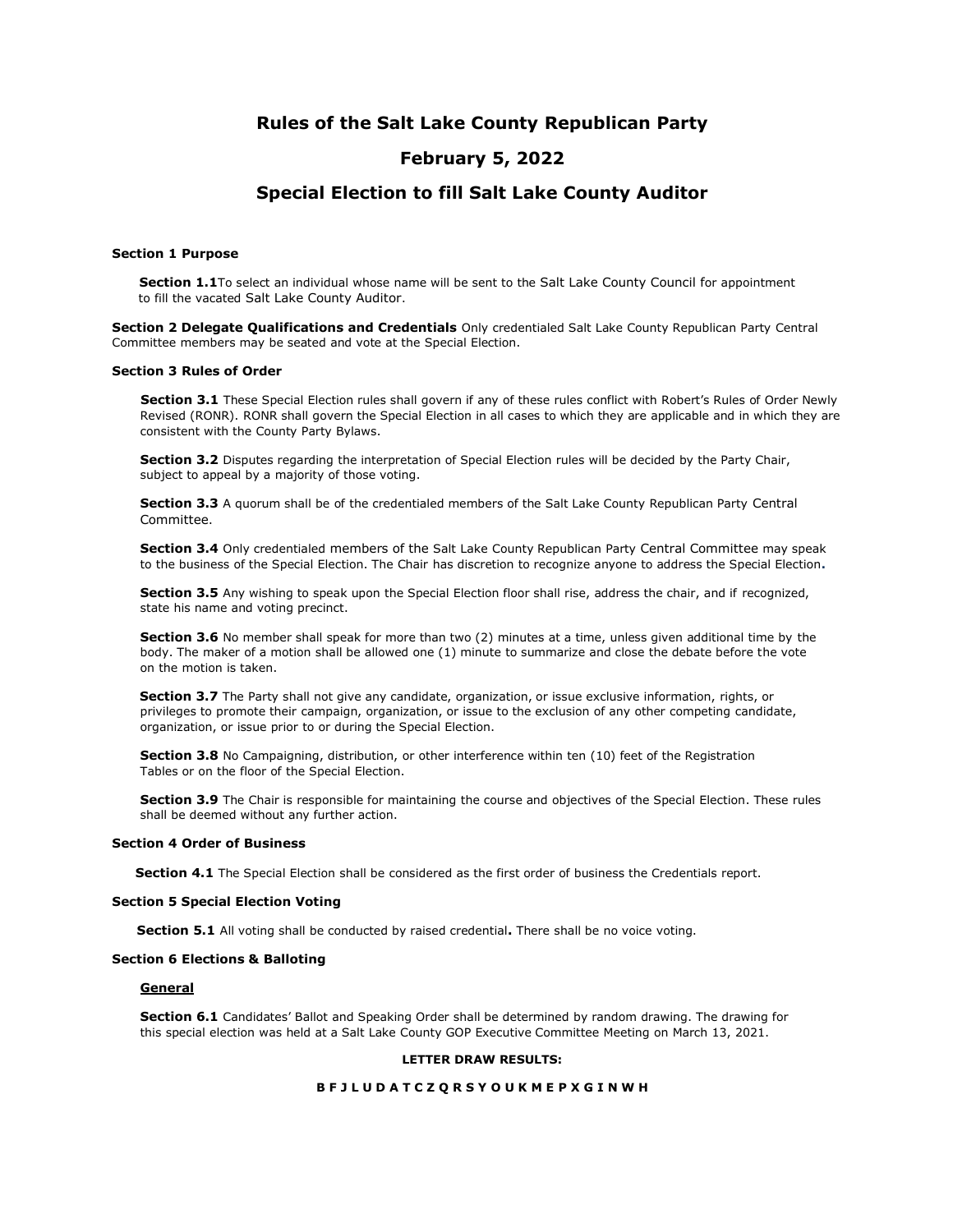- **Section 6.2** Candidates must declare to the Party Chair, in writing and by the payment to the Salt Lake County Republican Party of a non-refundable \$50.00 filing fee, their intent to run in this Special Election by Tuesday February 1, 2022, 6:00PM.
- **Section 6.3** Candidates may have their campaign literature distributed to members of Salt Lake County Republican Central Committee within their respective venues prior and up to the time that the first Candidate in their race begins their presentation.

**Section 6.4** Candidate presentations shall not exceed three minutes in length prior to the first round. Nominating speeches count against a candidate's allotted time. Candidates may be nominated or endorsed by individuals other than members of the Salt Lake County Central Committee. Nominating speeches are not required.

**Section 6.5** In subsequent rounds of balloting, candidates not eliminated in a prior round of balloting shall not exceed one minute in length for presentation.

**Section 6.6** The Elections Committee Chair shall be responsible for the security relating to the ballots, the accuracy of the count, and directing the access and conduct of all persons within the election room.

**Section 6.7** Each Candidate shall be allowed one (1) poll watcher in the election room.

**Section 6.8** Candidates shall identify their designated poll watchers to the Elections Committee Chair, who shall in turn issue official Poll Watcher credentials allowing them access to observe the proceedings of the ballot counting area.

### **Balloting**

Section 6.9 This Special Election shall be conducted by secret ballot.

**Section 6.10** Polls will open and close as officially announced by the Party Chair.

**Section 6.11** No absentee or "proxy" ballots will be accepted.

**Section 6.12** Credentialed members of the Salt Lake County Republican Central Committee may only vote for one candidate per round.

**Section 6.13** Ballot counting shall not commence until after polls have been closed for at least one minute (1).

**Section 6.14** Challenges to balloting must be made to the Party Chair or Designee before the time expires.

#### **Counting**

**Section 6.15** Official tally sheets shall be used to record each counted vote and will be kept with the supporting ballots. These materials shall be preserved by the Party Officers in a secure location for at least five (5) business days following the Special Election.

**Section 6.16** Any challenges to the counting process must be made to the Party Chair or Designee before the election results of that race are announced.

## **Results**

**Section 6.17** Candidates must receive a majority of the vote to be the Party's Nominee. Otherwise, if more than two (2) candidates, each round of balloting shall be used to reduce the number of candidates to no less than two (2) from those receiving the highest percentage of votes that, when combined, represent a majority of votes. Ties shall be determined by a toss of the coin.

This process continues until a runoff round between two (2) Candidates.

**Section 6.18** Any candidate requesting a recount or challenging an election must file a request in writing to the Elections Committee Chair by 5:00 pm two (2) business days following the Special Election. (Tuesday February 8, 2022).

**Section 6.19** Recounts and challenges may only be brought if they might legitimately affect the outcome of the election.

#### **Section 7 Physical Arrangements**

**Section 7.1** The Special Election shall follow the Hosting Facility Policies and Procedures and Arrangement Committee's requirements.

**Section 7.2** Candidates, organizations, and individuals using the Special Election for distribution, campaigning or any other promotional or reporting use shall be responsible to research and comply with the Hosting Facility's Policies and Procedures and the Arrangements Committee's requirements.